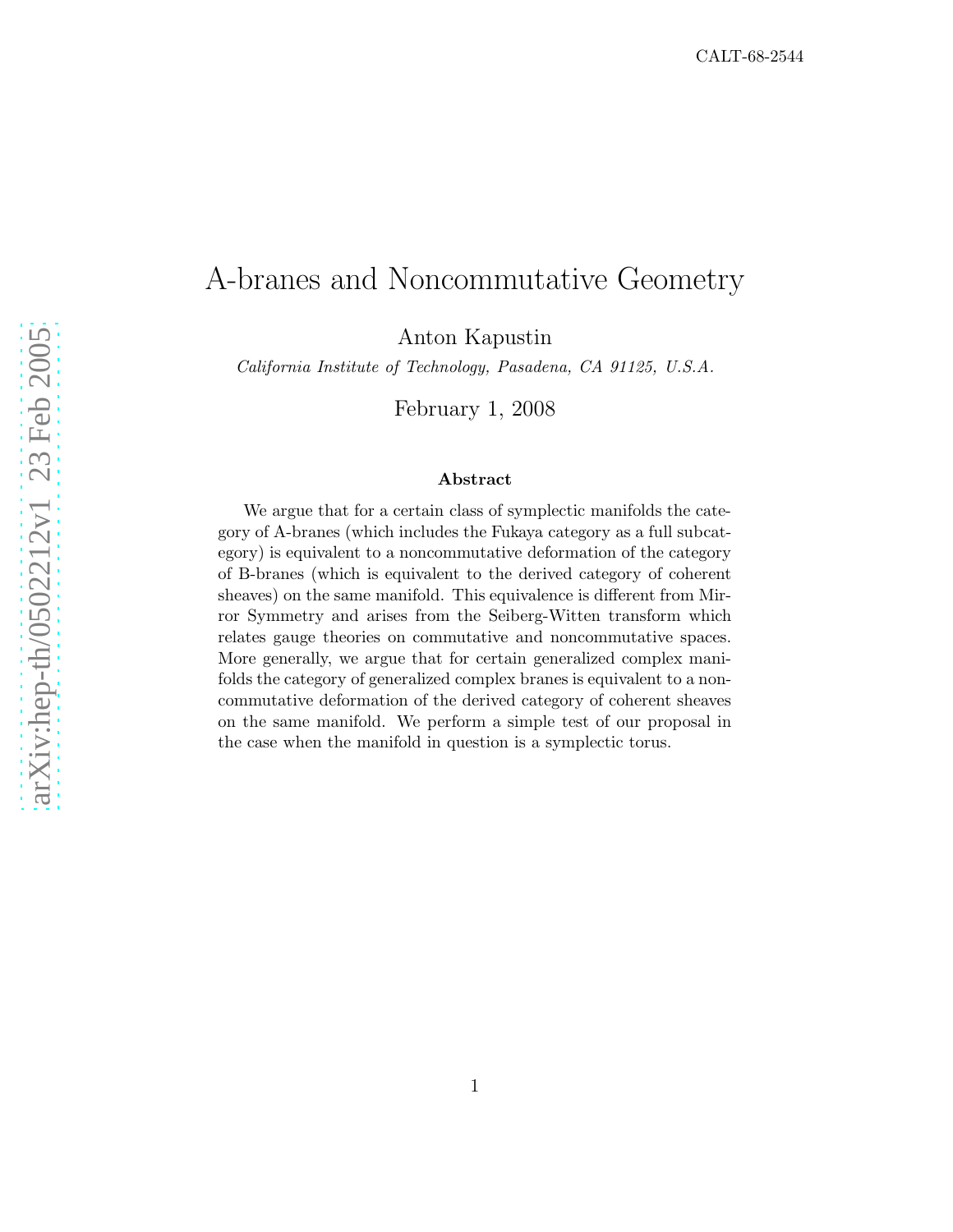## 1 Introduction and Summary

It is well-known that to any Calabi-Yau manifold X one can attach two categories of topological D-branes: the category of A-branes and the category of B-branes. The former is an invariant of the symplectic structure on  $X$ , while the latter is an invariant of the complex structure on  $X$ . The category of B-branes has been argued to be equivalent to the bounded derived category of coherent sheaves on the complex manifold  $X$ , while the category of  $A$ branes is closely related to the Fukaya category of  $X$ . These categories play an important role in the mathematical interpretation of Mirror Symmetry proposed by Maxim Kontsevich [\[1\]](#page-13-0).

Our understanding of the category of A-branes is much less satisfactory than that of the category of B-branes. This is true even on the level of objects. Originally it was thought that any A-brane is isomorphic to a "twisted complex" of objects of the Fukaya category, each of which is a Lagrangian submanifold carrying a vector bundle with a flat connections. However, it became clear more recently that on some manifolds there exist A-branes of a different kind (coisotropic A-branes) [\[2\]](#page-13-1). It is not completely clear at present how to enlarge the Fukaya category to include such objects.<sup>1</sup> Another problem is that the definition of morphisms in the Fukaya category is very complicated.

From the point of view of Mirror Symmetry, there is an obvious asymmetry between the definitions of A-branes and B-branes. The derived category of coherent sheaves is defined in an essentially algebraic way, while the Fukaya category has a more geometric flavor. This asymmetry makes it difficult to establish the equivalence of categories predicted by Mirror Symmetry. For example, it is clear that the Mirror Transform for tori is closely related to the Fourier-Mukai transform for the derived category of an abelian variety, but it is hard to make this analogy precise. It would be very beneficial to have a more algebraic description of the category of A-branes, say in terms of modules over some algebra or a sheaf of algebras. It was conjectured by many people (see e.g. Ref. [\[3\]](#page-13-2)) that this algebra is related to the deformation quantization of the symplectic manifold in question, but the precise relation remained elusive.

Recently, there was an attempt to make complex and symplectic geometry

<sup>&</sup>lt;sup>1</sup>One possible approach proposed by M. Kontsevich is to consider the Karoubi envelope of the Fukaya category.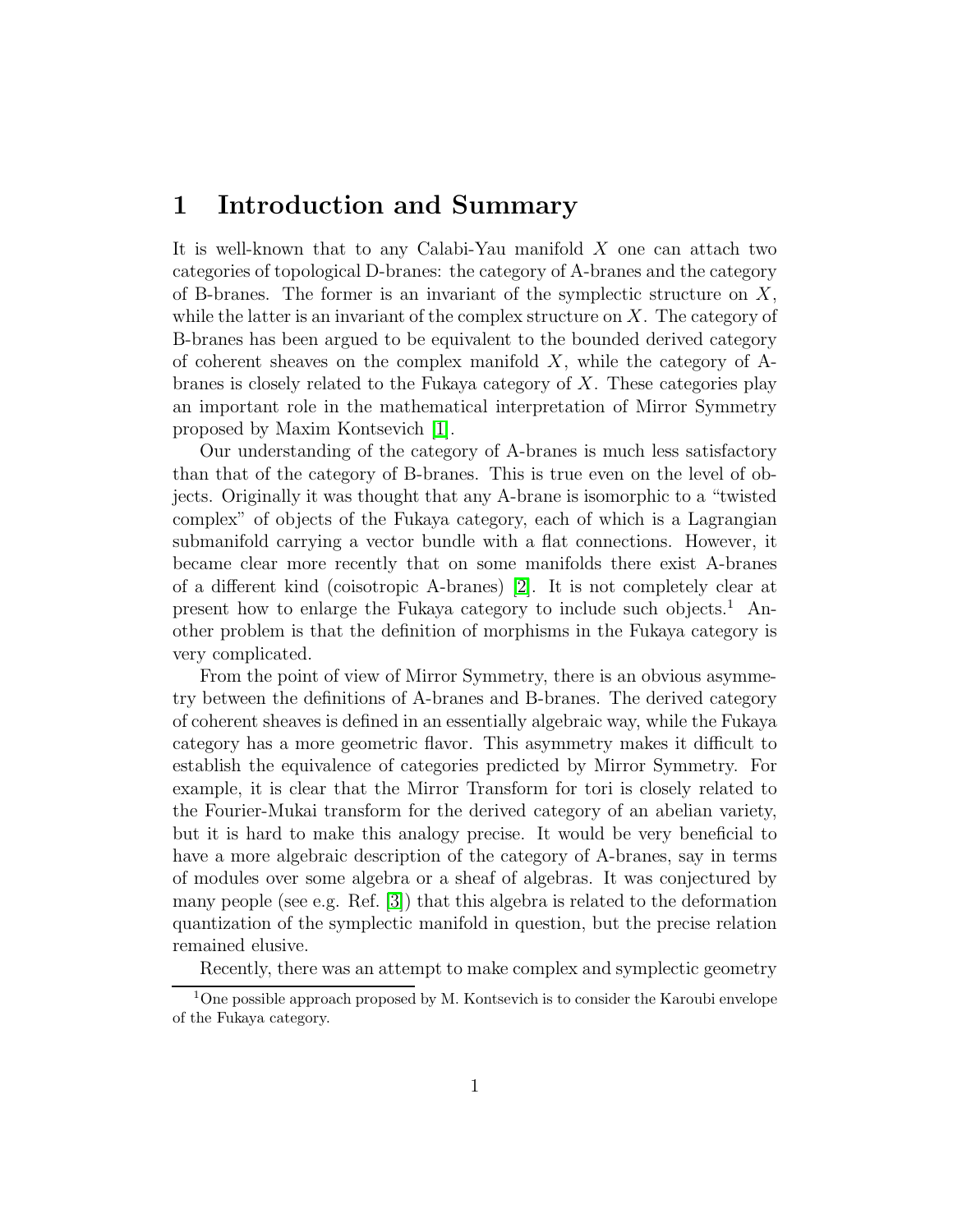more similar by regarding them as special cases of a more general geometry, named "generalized complex geometry" [\[4,](#page-13-3) [5\]](#page-14-0). The role of generalized complex (GC) geometry in physics was discussed in Refs.  $[6] - [15]$  $[6] - [15]$ . In particular, it was argued in Refs. [\[6,](#page-14-1) [10\]](#page-14-3) that to any "generalized Calabi-Yau" one can attach two categories of "generalized complex branes." The geometry of generalized complex branes has been discussed in Refs. [\[6,](#page-14-1) [8\]](#page-14-4), while morphisms between them have been studied in Ref. [\[15\]](#page-14-2). It was also argued in Ref. [\[6\]](#page-14-1) that for a certain class of generalized complex manifolds the category of generalized complex branes is equivalent to a noncommutative deformation of the derived category of a complex manifold.

In this note we make a step toward a more algebraic description of the category of A-branes for a certain class of holomorphic symplectic manifolds. For these manifolds we argue that the category of A-branes is equivalent to a noncommutative deformation of the category of B-branes on the same manifold. We also identify a class of generalized complex (GC) manifolds for which a similar statement holds. Unlike Mirror Symmetry, this new equivalence relates A-branes and B-branes on the same manifold, and does not involve T-duality. In both cases, we make essential use of the proposal of Ref. [\[6\]](#page-14-1) concerning the relation between a certain class of generalized complex manifolds and noncommutative complex manifolds.

Let us formulate our claim concerning the category of A-branes more precisely. Let X be a compact complex manifold with a holomorphic symplectic form Ω. Let f and  $ω$  be the real and imaginary parts of  $Ω$ . We will require f to have periods which are integral multiples of  $2\pi$ . In this case we will argue that the category of topological D-branes of type A for the symplectic manifold  $(X, \omega)$  is equivalent to the category of B-branes on a noncommutative deformation of the complex manifold  $X$  in the direction of the holomorphic bivector  $\Omega^{-1}$ .

The simplest example of a holomorphic symplectic manifold satisfying the conditions of the previous paragraph is the product of a symplectic torus  $(X = V/\Gamma, \omega)$  and its dual  $\hat{X} = V^{\vee}/2\pi\Gamma^{\vee}$  with the symplectic form  $-\omega^{-1}$ . The natural complex structure in this case is

$$
J = \begin{pmatrix} 0 & -\omega^{-1} \\ \omega & 0 \end{pmatrix},
$$

where we used the obvious integral basis. The corresponding 2-form  $f$  is the curvature of the Poincaré line bundle on  $X \times \overline{X}$ .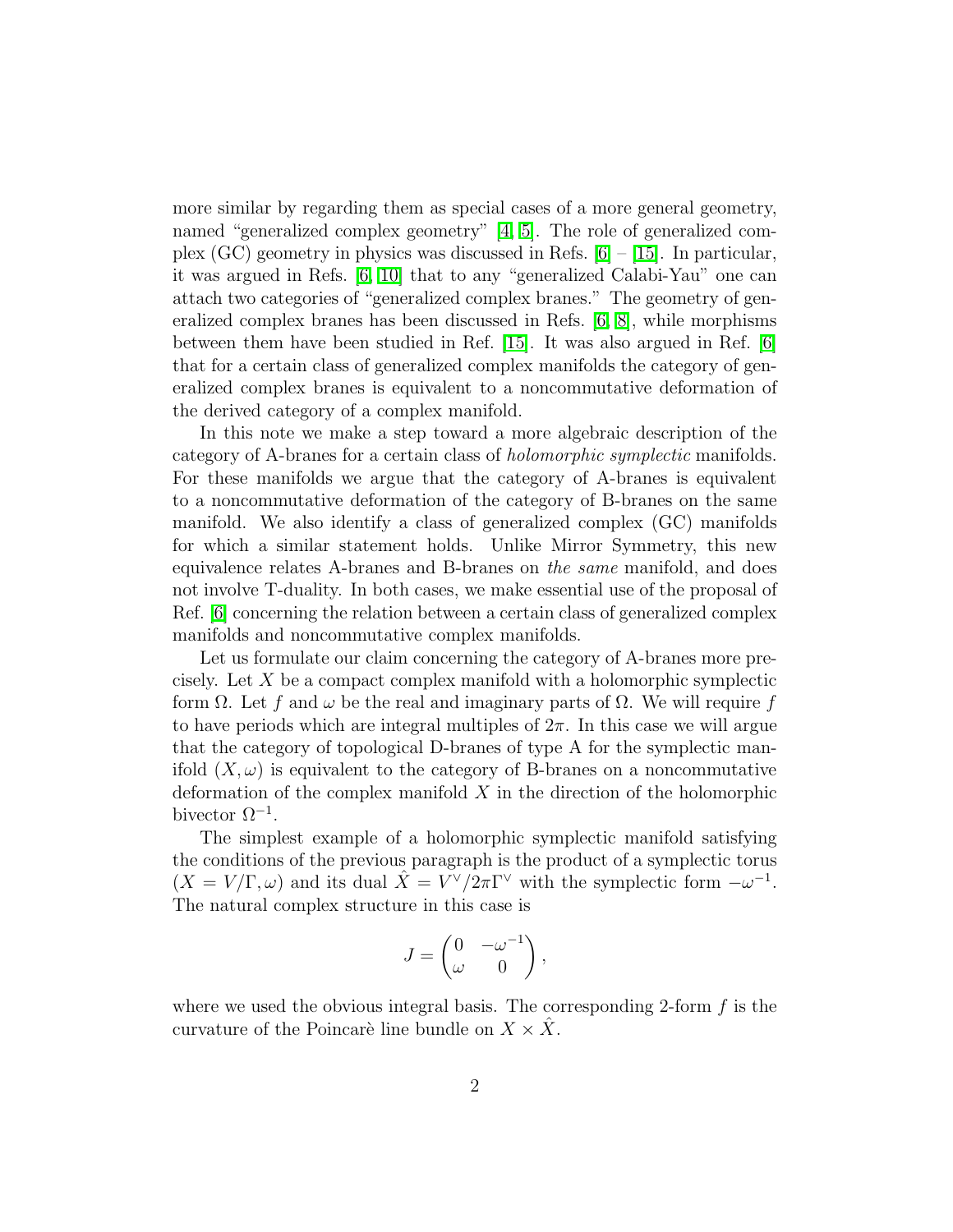The outline of the paper is as follows. In section [2](#page-3-0) we provide a brief review of GC structures and associated categories of topological D-branes. In section [3](#page-5-0) we give an argument relating the category of A-branes on a holomorphic symplectic manifold of the kind described above and the category of B-branes on a noncommutative deformation of the same manifold. We also give a similar argument for a certain class of GC manifolds and the corresponding categories of GC branes. In section [4](#page-8-0) we make our proposal more concrete in the case when  $X$  is a torus and perform a simple test. Additional remarks are collected in section [5.](#page-12-0)

# <span id="page-3-0"></span>2 Generalized complex structures and generalized complex branes

A generalized complex  $(GC)$  structure on a smooth manifold  $X$  is an endomorphism I of the vector bundle  $TX \oplus TX^{\vee}$  which squares to  $-1$ , preserves the obvious pseudoeuclidean metric on  $TX \oplus TX^{\vee}$ , and is integrable, in a certain sense (see Refs. [\[4,](#page-13-3) [5\]](#page-14-0) for details). Any complex manifold is a GC manifold, because one can set

<span id="page-3-1"></span>
$$
\mathcal{I}(I) = \begin{pmatrix} I & 0 \\ 0 & -I^{\vee} \end{pmatrix},\tag{1}
$$

where I is the complex structure tensor on X. One can easily check that  $\mathcal I$  is a GC structure. A symplectic form  $\omega$  on X also gives rise to a GC structure; one lets

$$
\mathcal{I}(\omega) = \begin{pmatrix} 0 & -\omega^{-1} \\ \omega & 0 \end{pmatrix}.
$$

Given a GC structure  $\mathcal I$  and a closed 2-form  $B$ , one can get another GC structure  $\mathcal{I}'$  by letting

$$
\mathcal{I}'=M_B^{-1}\mathcal{I}M_B,
$$

where

$$
M_B = \begin{pmatrix} 1 & 0 \\ B & 1 \end{pmatrix}.
$$

This is called a B-field transform. For example, the B-field transform of the GC structure Eq.  $(1)$  associated with a complex structure I is

$$
\mathcal{I}(I, B) = \begin{pmatrix} I & 0 \\ BI + I^{\vee}B & -I^{\vee} \end{pmatrix}.
$$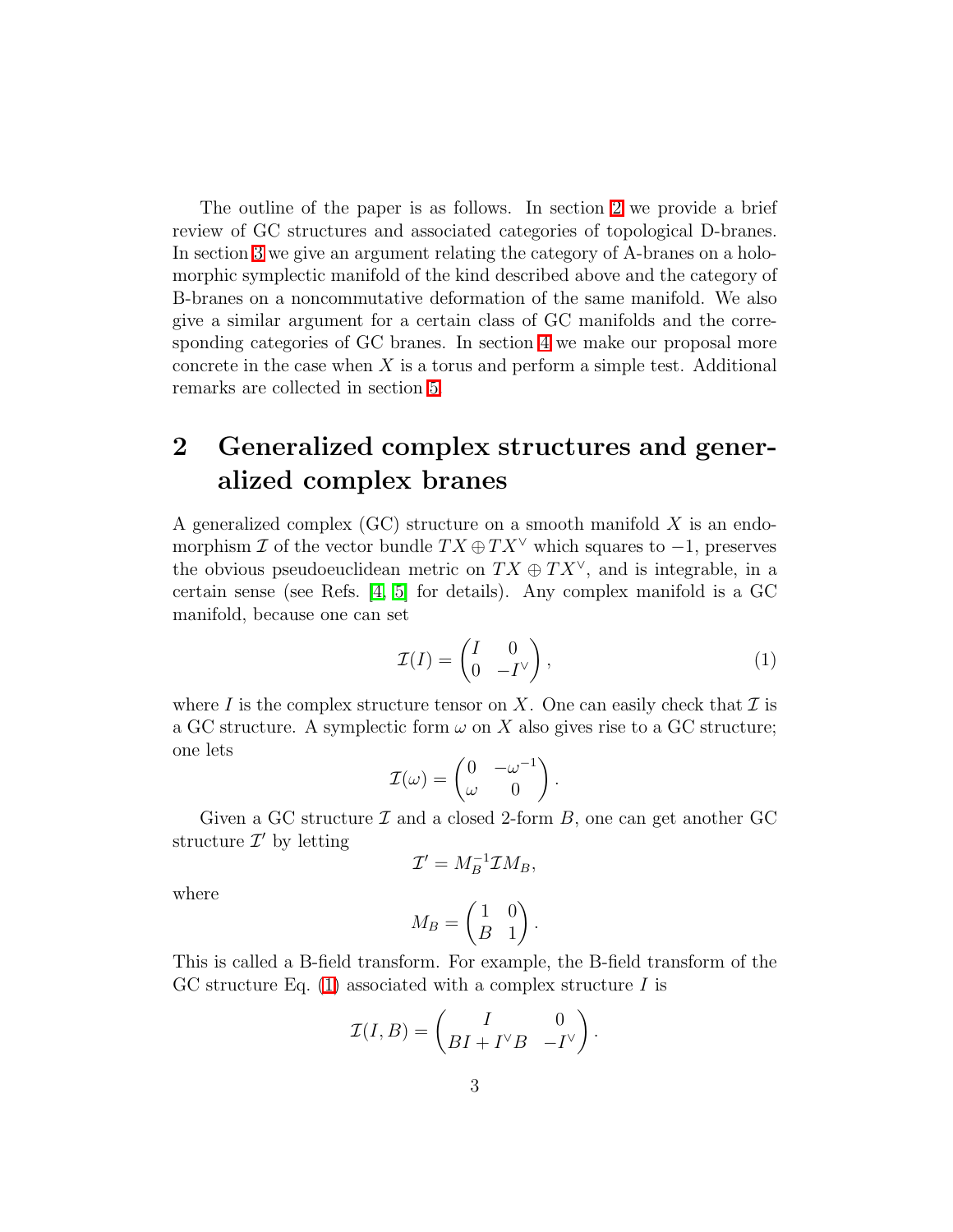We will call such GC structures block-lower-triangular. Note that the lowerleft block is a 2-form of type  $(2,0) + (0,2)$ , which is obtained from B by subtracting its (1, 1) component.

In this paper an important role will be played by another class of GC structures which will be called block-upper-triangular:

$$
\mathcal{I} = \begin{pmatrix} \alpha & \beta \\ 0 & \gamma \end{pmatrix}.
$$

It follows from the definition of the GC structure that  $\alpha$  must be a complex structure on X,  $\gamma = -\alpha^{\vee}$ , and  $\beta$  must be a Poisson bivector of type  $(2,0)$  +  $(0, 2)$  whose  $(2, 0)$  part is holomorphic (with respect to the complex structure  $\alpha$ ). That is, any block-upper-triangular GC structure must have the form

$$
\mathcal{I}(I, P) = \begin{pmatrix} I & 4\mathrm{Im } P \\ 0 & -I^{\vee} \end{pmatrix}
$$

where  $I$  is a complex structure and  $P$  is a holomorphic Poisson bivector on X (the factor 4 was introduced for later convenience).

It has been argued in Refs.  $[6, 10]$  $[6, 10]$  that to any GC manifold<sup>2</sup> one can associate a category of topological D-branes. In the case of the GC structure  $\mathcal{I}(I)$ , this category is called the category of B-branes; it is believed that it is equivalent to  $D^b(X)$ . In the case of the GC structure  $\mathcal{I}(\omega)$ , it is called the category of A-branes. In the case of the GC structure  $\mathcal{I}(I, B)$  it is the derived category of a gerbe over X, where the gerbe is determined by the  $(0, 2)$  part of B. These special cases are familiar and have been extensively discussed in the literature. It was argued in Ref. [\[6\]](#page-14-1) that in the case of the GC structure  $\mathcal{I}(I, P)$  depending on the holomorphic Poisson bivector P the category of GC branes is equivalent to the derived category of a noncommutative deformation of the complex manifold  $X$ . The deformation is parametrized by the bivector P.

We will not repeat all the arguments in favor of the latter equivalence here; it will be sufficient for our purpose to discuss the case of D-branes which are line bundles on a torus X. Let  $\nabla$  be a connection on the line bundle, and  $F = -i\nabla^2$  be its curvature 2-form. The GC condition requires  $F$  to satisfy

$$
FI + I^{\vee}F = F\beta F.
$$

<sup>&</sup>lt;sup>2</sup>More precisely, to any GC manifold admitting a generalized Kähler structure, see e.g. Ref. [\[10\]](#page-14-3).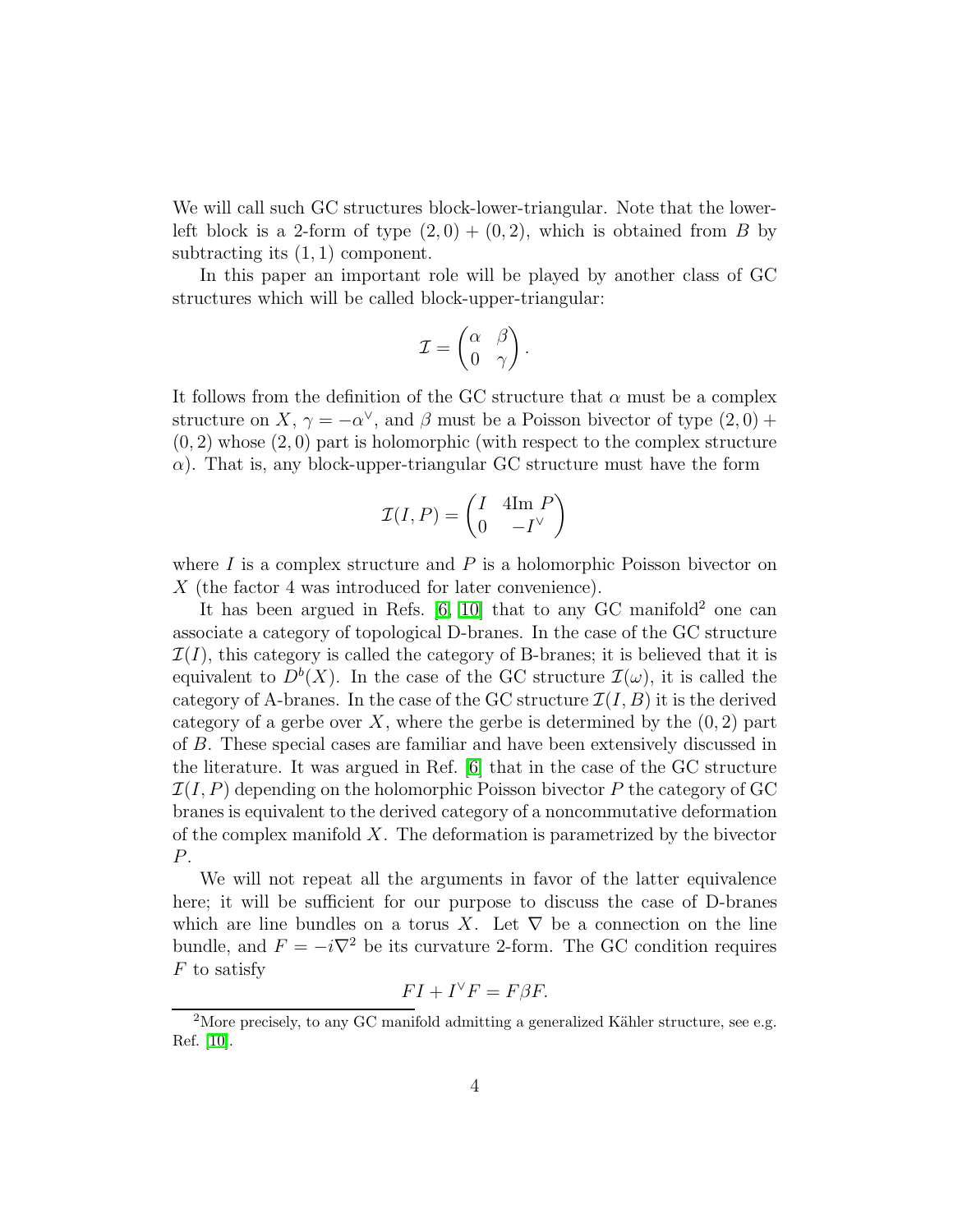In the case  $\beta = 0$ , this condition simply says that F is of type (1, 1). Thus for a GC structure  $\mathcal{I}(I)$  a line bundle on X can be regarded as a GC brane only if it is holomorphic. For  $\beta \neq 0$ , the condition looks unfamiliar. However, as observed in Ref. [\[6\]](#page-14-1), one can bring this condition to a more familiar form by performing the so-called Seiberg-Witten transform [\[16\]](#page-14-5). The Seiberg-Witten transform is a 1-to-1 correspondence between gauge-equivalence classes of connections on a commutative torus and a noncommutative torus of the same dimension. The noncommutativity is controlled by an arbitrary constant bivector  $\theta$ . In our case, if one chooses  $\theta$  to be  $2\text{Re }P$ , the condition on the curvature  $\hat{F}$  of the noncommutative connection turns out to be

$$
\hat{F}I + I^{\vee}\hat{F} = 0.
$$

This means that  $\hat{F}$  is of type  $(1, 1)$ , i.e. the line bundle on the noncommutative torus is holomorphic. Thus the Seiberg-Witten transform allows to relate GC branes for a block-upper-triangular GC structure with B-branes on a noncommutative complex manifold.

Note that one can reformulate the relation between P and  $\theta$  as follows:  $\theta$ is a real bivector of type  $(2,0) + (0,2)$  whose  $(2,0)$  part is equal to P. Then  $\beta$  and  $\theta$  are related by

$$
\beta = -I\theta - \theta I^{\vee}, \quad \theta = \frac{1}{2}I\beta.
$$

# <span id="page-5-0"></span>3 GC branes and B-branes on noncommutative complex manifolds

In this section we argue that in some cases the category of GC branes is equivalent to a noncommutative deformation of the category of B-branes on the same manifold.

### 3.1 The argument for the category of A-branes

Let  $(X, \omega)$  be a symplectic manifold. Suppose it admits an A-brane which is a line bundle on X with a unitary connection  $\nabla$ . According to Ref. [\[2\]](#page-13-1), the curvature 2-form  $f = -i\nabla^2$  must satisfy the following condition:

<span id="page-5-1"></span>
$$
f\omega^{-1}f = -\omega.\tag{2}
$$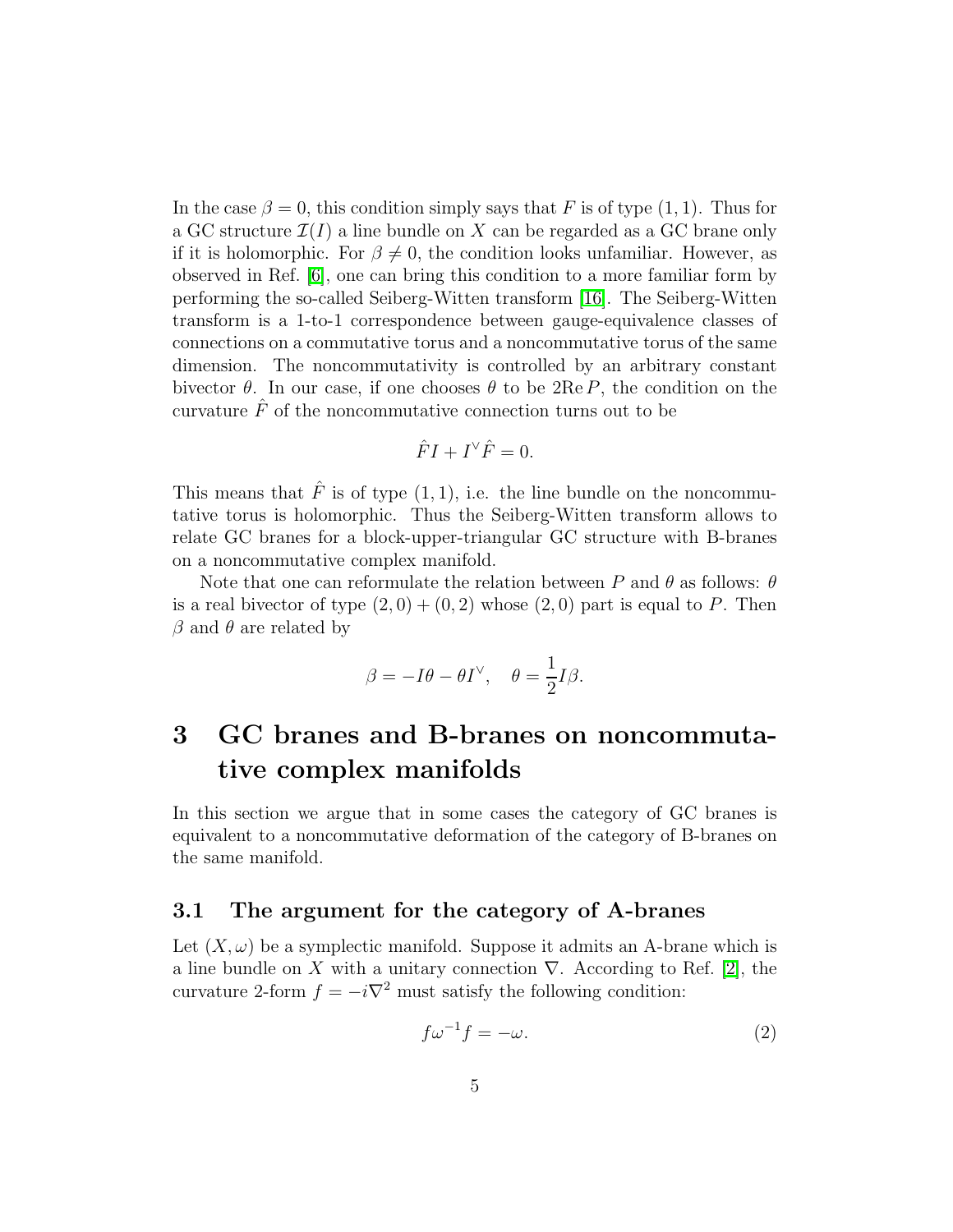Equivalently, one can say that  $J = \omega^{-1}F$  must be an almost complex structure on  $X$ . One can show that  $J$  is automatically integrable [\[2\]](#page-13-1). Also, it is easy to see that  $\Omega = f + i\omega$  is of type  $(2,0)$ ; it is also closed and nondegenerate. Thus one can characterize a symplectic manifold  $X$  admitting an A-brane as above in the following way:  $X$  must admit a complex structure  $J$ and a holomorphic symplectic form  $\Omega$ , such that Im  $\Omega = \omega$ , and the 2-form  $f = \text{Re } \Omega$  has periods which are integral multiples of  $2\pi$ . The last condition ensures that  $f$  can be interpreted as the curvature 2-form of some line bundle.

We are now going to argue that the category of A-branes for such a symplectic manifold is equivalent to the noncomutative deformation of the category of B-branes on the complex manifold  $(X, J)$  in the direction of the holomorphic bivector  $\Omega^{-1}$ . The first step is to note that a B-field transform by a closed 2-form whose periods are integral multiples of  $2\pi$  induces an equivalence of the corresponding categories of GC branes. For sigma-models on a worldsheet without boundaries, this is a well-known statement. The point is that shifting the B-field by a 2-form B multiplies the integrand in the path-integral by a factor

$$
\exp i \int_\Sigma \phi^* B
$$

where  $\phi$  is a map from the worldsheet  $\Sigma$  to the target X. Clearly, if  $\Sigma$  has no boundaries, and B has periods in  $2\pi\mathbb{Z}$ , this is a trivial operation which leaves the whole theory unchanged.

If  $\Sigma$  has boundaries (i.e. if we consider D-branes), then the above factor is nontrivial. However, it has the same effect as tensoring all D-branes by a line bundle whose curvature is  $B$ . Indeed, this operation mutliplies the integrand by

$$
\exp i \int_{\partial \Sigma} \phi^* A = \exp i \int_{\Sigma} \phi^*(dA),
$$

where  $\tilde{A}$  is the connection 1-form whose curvature is  $\tilde{B}$ . Clearly, tensoring all D-branes by the same line bundle has no effect on spaces of open strings, and therefore leave the category of topological D-branes unchanged.

Now let us apply this statement to the case of the GC structure  $\mathcal{I}(\omega)$ , where  $(X, \omega)$  is as above. We take  $B = -f$ . The transformed GC structure is

$$
\mathcal{I}' = \begin{pmatrix} \omega^{-1}f & -\omega^{-1} \\ \omega + f\omega^{-1}f & -f\omega^{-1} \end{pmatrix}.
$$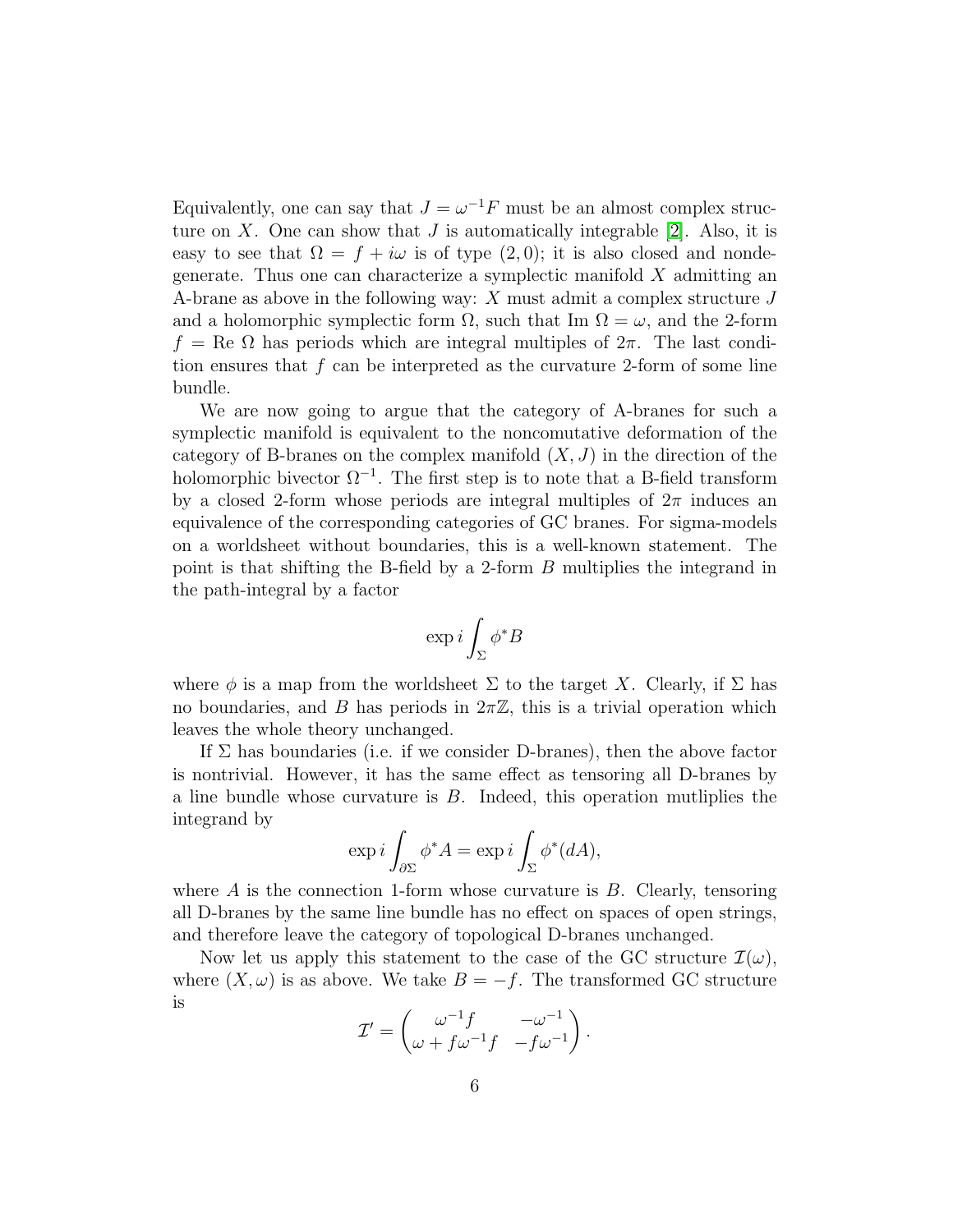Taking into account Eq. [\(2\)](#page-5-1), we see that this GC structure is block-uppertriangular:

$$
\mathcal{I}' = \begin{pmatrix} J & -\omega^{-1} \\ 0 & -J^{\vee} \end{pmatrix}.
$$

The corresponding bivector  $\theta$  is

$$
\theta = -\frac{1}{2}\omega^{-1}f\omega^{-1} = \frac{1}{2}f^{-1}.
$$

Its (2, 0) part, which controls the noncommutativity of holomorphic coordinates, is

$$
P = \frac{1}{4}(f^{-1} - i\omega^{-1}).
$$

In terms of the holomorphic symplectic form  $\Omega = f + i\omega$ , this means

 $P = \Omega^{-1}$ .

Recalling the proposal of Ref. [\[6\]](#page-14-1) concerning the mathematical meaning of the category of GC branes with a block-upper-triangular  $\mathcal{I}$ , we conclude that the category of A-branes on  $(X, \omega)$  is equivalent to the noncommutative deformation of the derived category of the complex manifold  $(X, J)$  by the holomorphic bivector  $\Omega^{-1}$ . We will make this more precise below in the case when  $X$  is a torus.

### 3.2 The argument for the category of GC branes

Suppose now that  $(X,\mathcal{I})$  is a GC manifold which admits a generalized Bbrane which is a line bundle on X with a unitary connection  $\nabla$ . We can always write  $\mathcal I$  in the block form

$$
\mathcal{I} = \begin{pmatrix} \alpha & \beta \\ \gamma & -\alpha^\vee \end{pmatrix},
$$

where  $\alpha$  is a bundle map from TX to itself,  $\beta$  is a Poisson bivector on X, and  $\gamma$  is a 2-form on X (not necessarily closed).

According to Ref. [\[6\]](#page-14-1), the curvature 2-form  $f = -i\nabla^2$  must satisfy the following condition:

$$
f\alpha + \alpha^{\vee} f = f\beta f - \gamma.
$$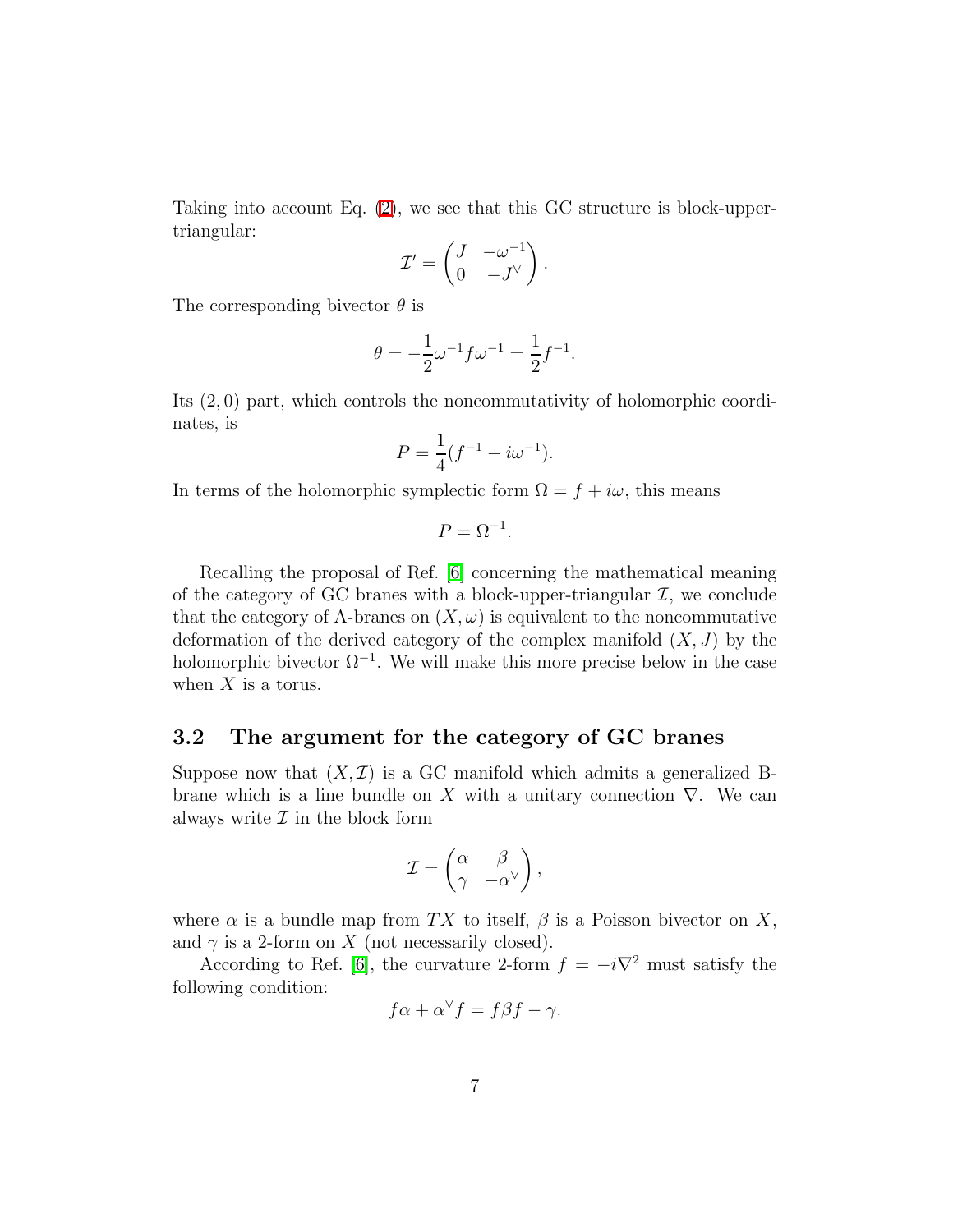Let us perform a B-field transform of  $\mathcal I$  by letting  $B = -f$ . The transformed GC structure is

$$
\mathcal{I}' = \begin{pmatrix} \alpha - \beta f & \beta \\ \gamma + f\alpha + \alpha^\vee f - f\beta f & f\beta - \alpha^\vee \end{pmatrix}
$$

We see that  $\mathcal{I}'$  is block-upper triangular, therefore the endomorphism

$$
J = \alpha - \beta f
$$

is a complex structure on X, while the bivector  $\beta$  must be of type  $(2, 0)$  +  $(0, 2)$ , and its  $(2, 0)$  part is a holomorphic Poisson bivector.

Since the B-field transform induces an equivalence of categories of topological D-branes, we conclude that the category of GC branes for the GC manifold  $(X,\mathcal{I})$  is equivalent to the noncommutative deformation of the category of B-branes on the complex manifold  $(X, J)$ , where the noncommutativity is parametrized by  $\beta^{(2,0)}$ .

### <span id="page-8-0"></span>4 Special case: A-branes on a torus

### 4.1 Noncommutative complex tori

We argued above that for a certain class of holomorphic symplectic manifolds the category of A-branes is equivalent to a noncommutative deformation of the category of B-branes. For this result to be useful, one needs a workable description of B-branes on a noncommutative complex manifold. In general, it is far from clear how to do this. It follows from the results of Kontsevich [\[17\]](#page-14-6) that for any holomorphic Poisson bivector there exists a corresponding formal deformation of the category of B-branes. In the present case the Poisson structure is the inverse of a holomorphic symplectic structure, so one can describe this deformation fairly explicitly using the Fedosov approach to deformation quantization [\[18\]](#page-15-0). Namely, according to Ref. [\[19\]](#page-15-1) given a holomorphic symplectic form on a Kähler manifold  $X$  there is a canonical deformation of the sheaf of holomorphic functions on X into a sheaf of noncommutative algebras (over formal power series in the Planck constant  $\hbar$ ). A suitable category of sheaves of modules over this algebra is a noncommutative deformation of the category of coherent sheaves on  $X$ , and one can define the category of noncommutative B-branes to be its derived category, in the usual way.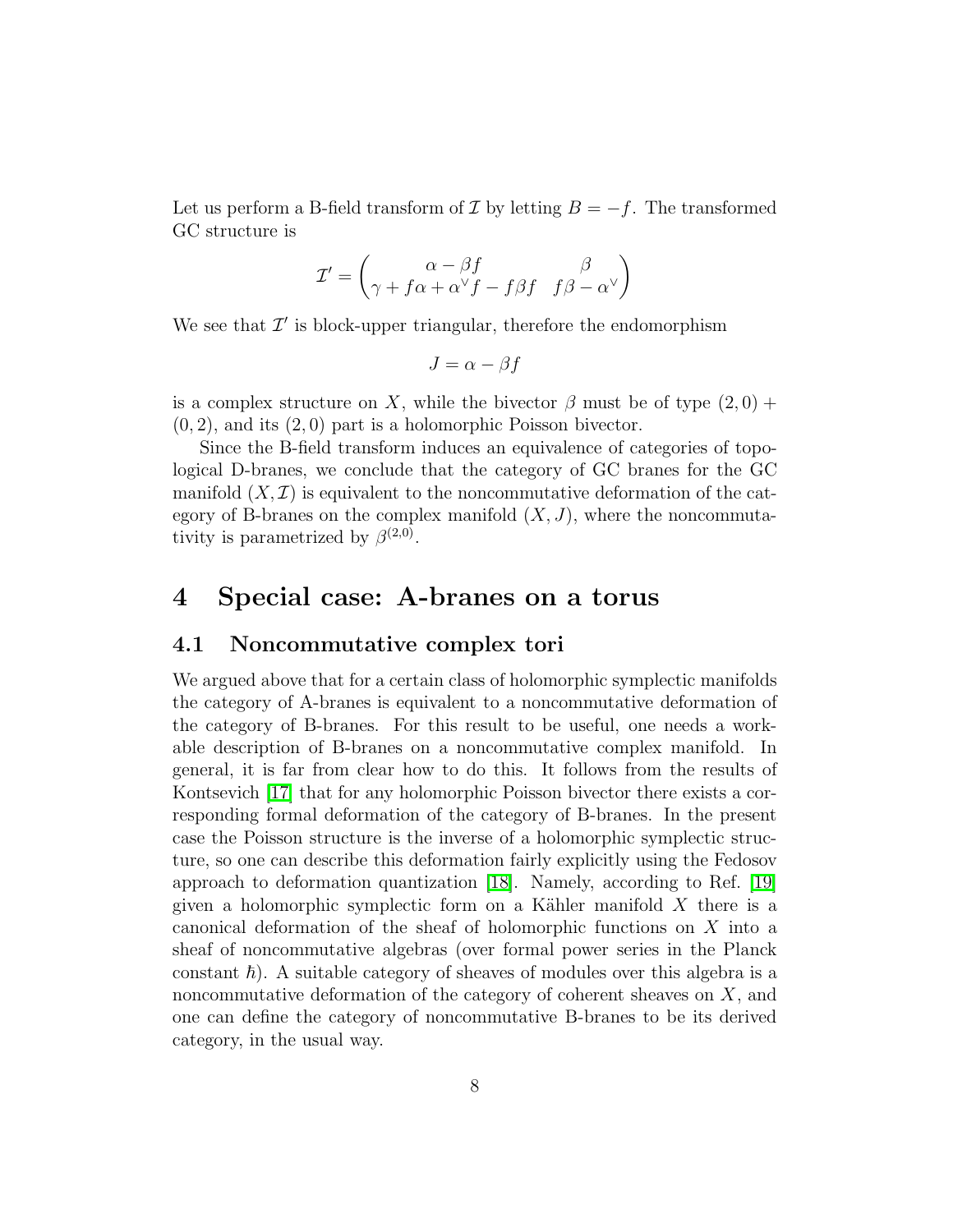Unfortunately, a formal deformation is not sufficient for our purposes. Indeed, expansion in the powers of the Planck constant is the same as expansion in the powers of the Poisson bivector  $P = \Omega^{-1}$ ; thus the contribution of holomorphic instantons to the A-model correlators are of order

$$
\exp(-c/\hbar)
$$

for some constant c and are not captured by the formal deformation of the category of B-branes. In general, it is unclear for which  $X$  an actual deformation (i.e. the one capturing terms exponentially small in the "Planck constant") exists.

In the case when X is a torus  $T^{2n}$  with a constant symplectic form  $\omega$ , one can do better. It is well-known that for any constant bivector  $\theta$  on  $T^{2n}$  there exists a deformation of the algebra of smooth functions on  $T<sup>n</sup>$  given by the Wigner-Moyal product:

<span id="page-9-0"></span>
$$
(f \star g)(x) = \int \frac{d^n p}{(2\pi)^n} \frac{d^n q}{(2\pi)^n} \tilde{f}(p)\tilde{g}(q)e^{-\frac{i}{2}\theta(p,q)}e^{-ix(p+q)},\tag{3}
$$

where

$$
\tilde{f}(p) = \int d^n x \ f(x)e^{ipx}, \quad \tilde{g}(p) = \int d^n x \ g(x)e^{ipx}.
$$

Unfortunately, this formula is nonlocal and therefore it is not possible to define a sheaf of noncommutative algebras on  $T^{2n}$  which would be an actual (i.e. nonformal) deformation of the sheaf of smooth functions and would agree with Eq. [\(3\)](#page-9-0) on globally-defined functions. However, to define the category of B-branes on a noncommutative complex torus one can proceed as follows. First, we go to the universal cover of  $T^{2n}$ , which is  $\mathbb{R}^{2n}$ . Let A be the algebra of  $C^{\infty}$  functions on a noncommutative  $\mathbb{R}^{2n}$ . That is, it is the Wigner-Moyal deformation of  $C^{\infty}(\mathbb{R}^{2n})$ . A vector bundle on a noncommutative  $\mathbb{R}^{2n}$ is simply a free module of finite rank over the algebra  $A$  which is the Wigner-Moyal deformation of  $C^{\infty}(\mathbb{R}^{2n})$ . For example, the bundle of differential forms is the tensor product of  $\mathcal A$  and the exterior algebra of  $\mathbb R^{2n}$ . This bundle is graded in an obvious way and carries a differential of degree 1 (the usual exterior derivative). This particular bundle is actually a differential graded algebra, which is a noncommutative deformation of the de Rham DG-algebra of  $\mathbb{R}^{2n}$ .

Given a complex structure I on  $\mathbb{R}^{2n}$ , we can decompose the bundle of differential forms into  $(p, q)$  components  $\Omega^{p,q}$ . The de Rham differential decomposes as  $d = \partial + \partial$ , where  $\partial$  has bidegree  $(1, 0)$  and  $\partial$  has bidegree  $(0, 1)$ .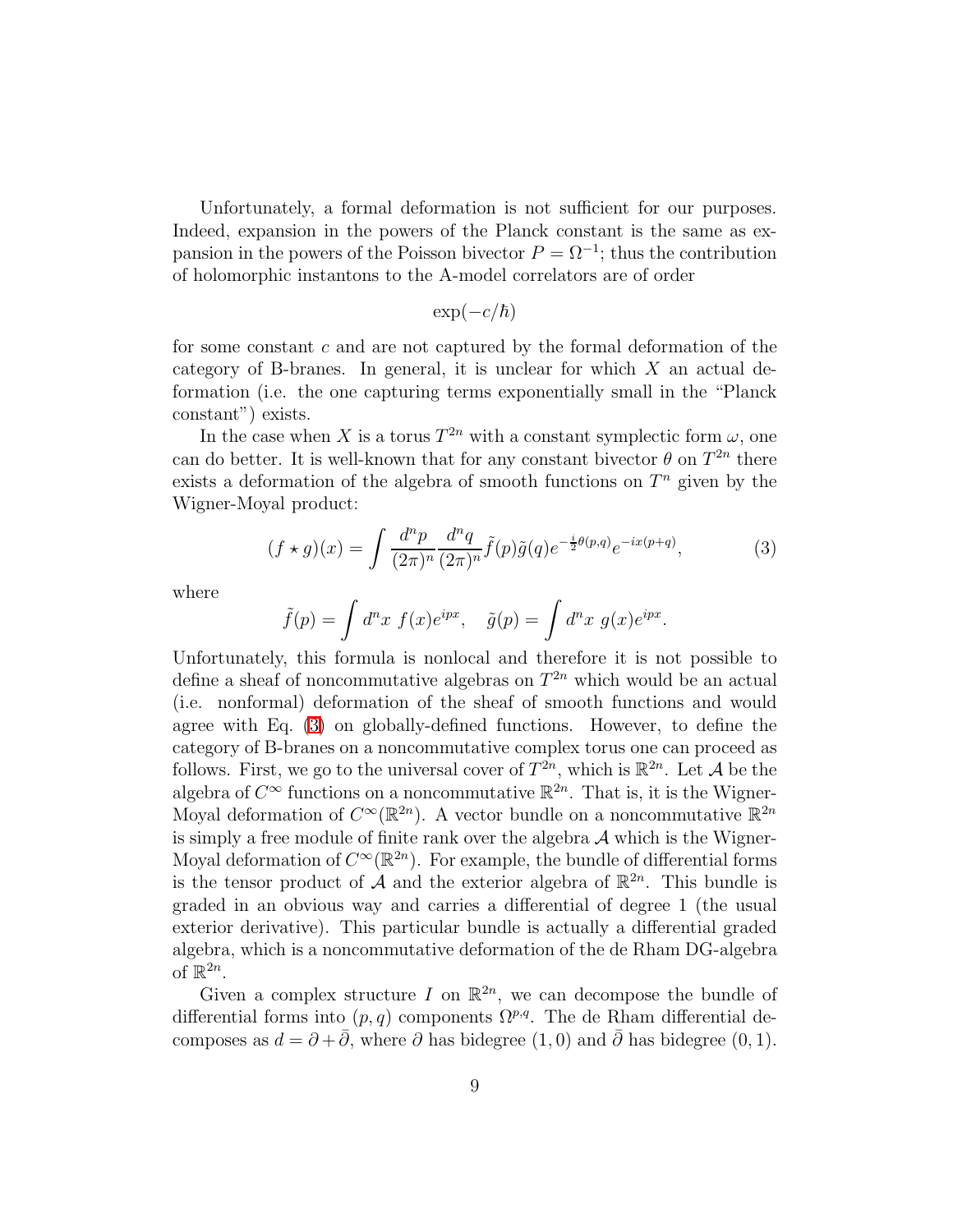The algebra

$$
\Omega^{0,\bullet}=\oplus_{p=0}^n\Omega^{0,p}
$$

equipped with  $\bar{\partial}$  is a noncommutative DG-algebra which can be regarded as a deformation of the Dolbeault DG-algebra of  $\mathbb{C}^n$ . We will denote this DG-algebra B.

A holomorphic structure on a vector bundle  $E$  over the noncommutative  $\mathbb{C}^n$  is the structure of a B-module on  $E \otimes_A \Omega^{0,\bullet}$ . That is, it is a linear map

$$
\bar{\partial}_E: E \otimes_{\mathcal{A}} \Omega^{0,\bullet} \to E \otimes_{\mathcal{A}} \Omega^{0,\bullet+1}
$$

satisfying

$$
\bar{\partial}_E(\alpha \cdot s) = (\bar{\partial}\alpha) \cdot s + (-1)^{|\alpha|} \alpha \cdot \bar{\partial}_E s, \ \forall s \in E, \ \forall \alpha \in \Omega^{0,\bullet},
$$

as well as

 $\bar{\partial}_E^2 = 0.$ 

Since holomorphic vector bundles on  $\mathbb{C}^n$  are a special kind of DG-modules over  $\beta$ , they form a DG-category. Then we consider the category of twisted complexes for this DG-category and the corresponding homotopy category, and declare the latter to be the category of B-branes on the noncommutative  $\mathbb{C}^n$ .

In order to define the category of B-branes on a noncommutative complex torus  $T^{2n}$ , we recall that  $T^{2n}$  is obtained as a quotient of  $\mathbb{C}^n$  by  $\mathbb{Z}^{2n}$  and equivariantize everything in sight with respect to this  $\mathbb{Z}^{2n}$  action. That is, vector bundles on  $\mathbb{C}^n$  are now equipped with an action of  $\mathbb{Z}^{2n}$  compatible with the A-module structure, and morphisms are required to commute with this action.

The reason we think this definition of the category of noncommutative B-branes is the correct one is the following. In the physical approach to B-branes, coherent sheaves do not appear at all. What usually appears is the Dolbeault resolution of a holomorphic vector bundle (or a complex of holomorphic of vector bundles). Therefore it is natural to use Dolbeault resolutions in the noncommutative case as well. A similar approach to the definition of the derived category of a noncommutative complex torus was advocated by Jonathan Block [\[20\]](#page-15-2).

Noncommutative tori with complex structures and holomorphic vector bundles on them have been studied recently by Polishchuk and Schwarz [\[21\]](#page-15-3). However, in that paper the Poisson bivector is of type  $(1, 1)$  rather than of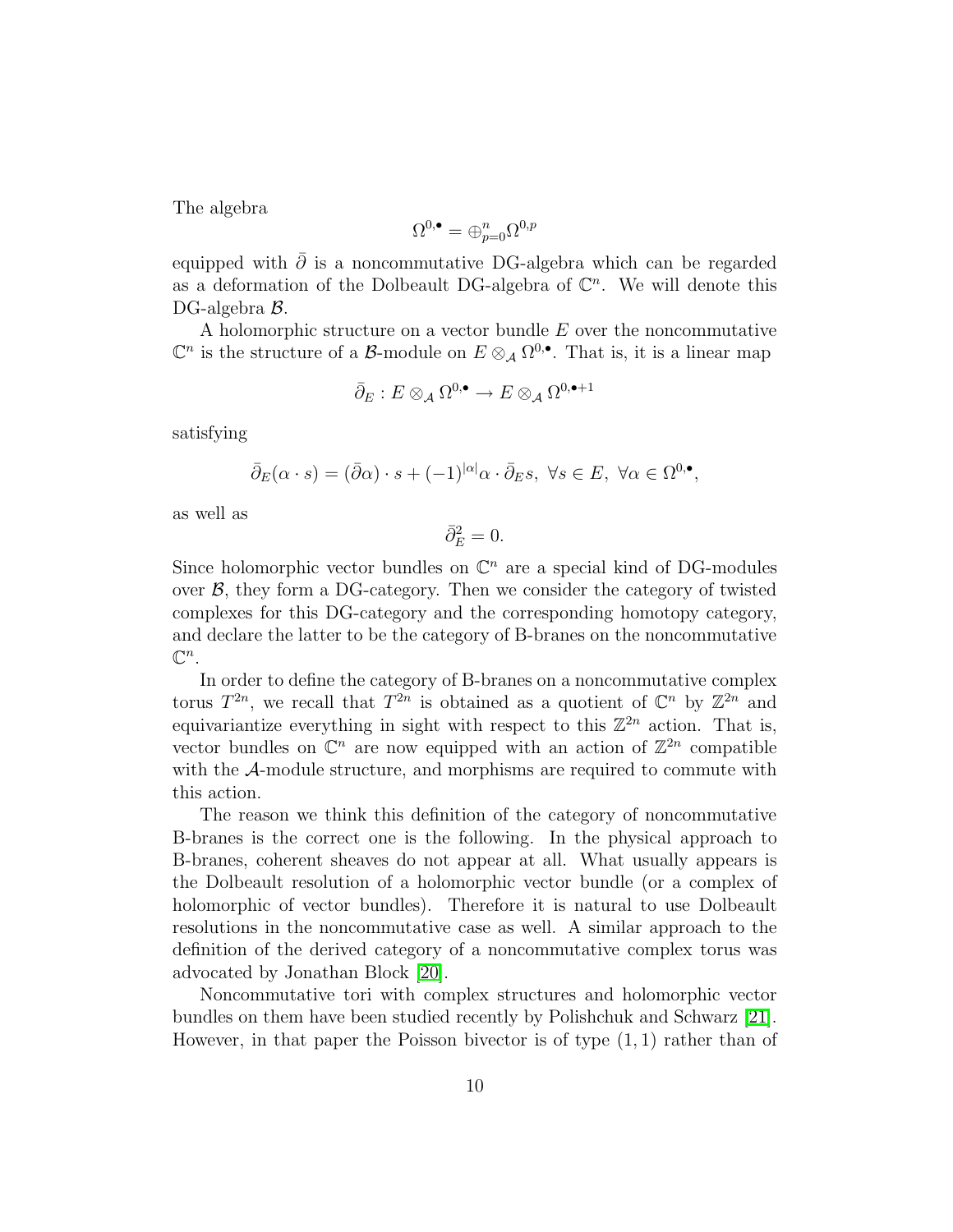type (2, 0). In other words, the holomorphic coordinates still commute, but the antiholomorphic ones do not commute with the holomorphic ones. The category of B-branes is unaffected by such noncommutativity and coincides with the derived category of the commutative torus.

### 4.2 A simple test of the proposal

In this subsection we perform a simple consistency check on our proposed description of the category of A-branes on a holomorphic symplectic torus  $(X, \omega)$ . Suppose that we are given a pair of line bundles  $\mathcal{L}_1, \mathcal{L}_2$  with connections on such a torus such that the curvatures of the connections satisfy the condition

$$
F\omega^{-1}F=-\omega.
$$

That is,  $\mathcal{L}_1$  and  $\mathcal{L}_2$  are A-branes. We would like to compute the Euler characteristic of the space of morphisms between these two objects of the A-brane category. One simple way to do this is to apply mirror symmetry and make use of the Hirzebruch-Riemann-Roch theorem. According to this theorem, the desired Euler characteristic is given by

$$
\langle
$$
ch $(E_1)$ , ch $(E_2)$  $\rangle$ ,

where  $E_1$  and  $E_2$  are mirrors of our two line bundles, ch denotes the Chern character, and the angular brackets denote the Mukai pairing (in the even cohomology of the mirror torus  $\hat{X}$ :

$$
\langle \eta, \xi \rangle = (-1)^p \int_{\check{X}} \eta \cdot \xi, \quad \eta \in \mathrm{H}^{2p}(\check{X}), \ \xi \in \mathrm{H}^{2q}(\check{X}).
$$

We can simplify this further by noting that the Chern character transforms very simply under any T-duality (including mirror symmetry). Suppose  $X =$  $A \times B$ , where A and B are tori. T-dualizing A gives us the torus  $\ddot{X} = A \times B$ . On  $A \times \overline{A}$  we have the Poincaré line bundle whose Chern character we denote  $P$ . The Chern character of a brane transforms under T-duality as follows:

$$
\mathrm{ch}_X \mapsto \int_A \mathrm{ch}_X \cdot \mathcal{P}.
$$

One can easily check that the Mukai pairing is invariant under T-duality, up to a sign. Thus, up to a sign, the Euler characteristic is also given by the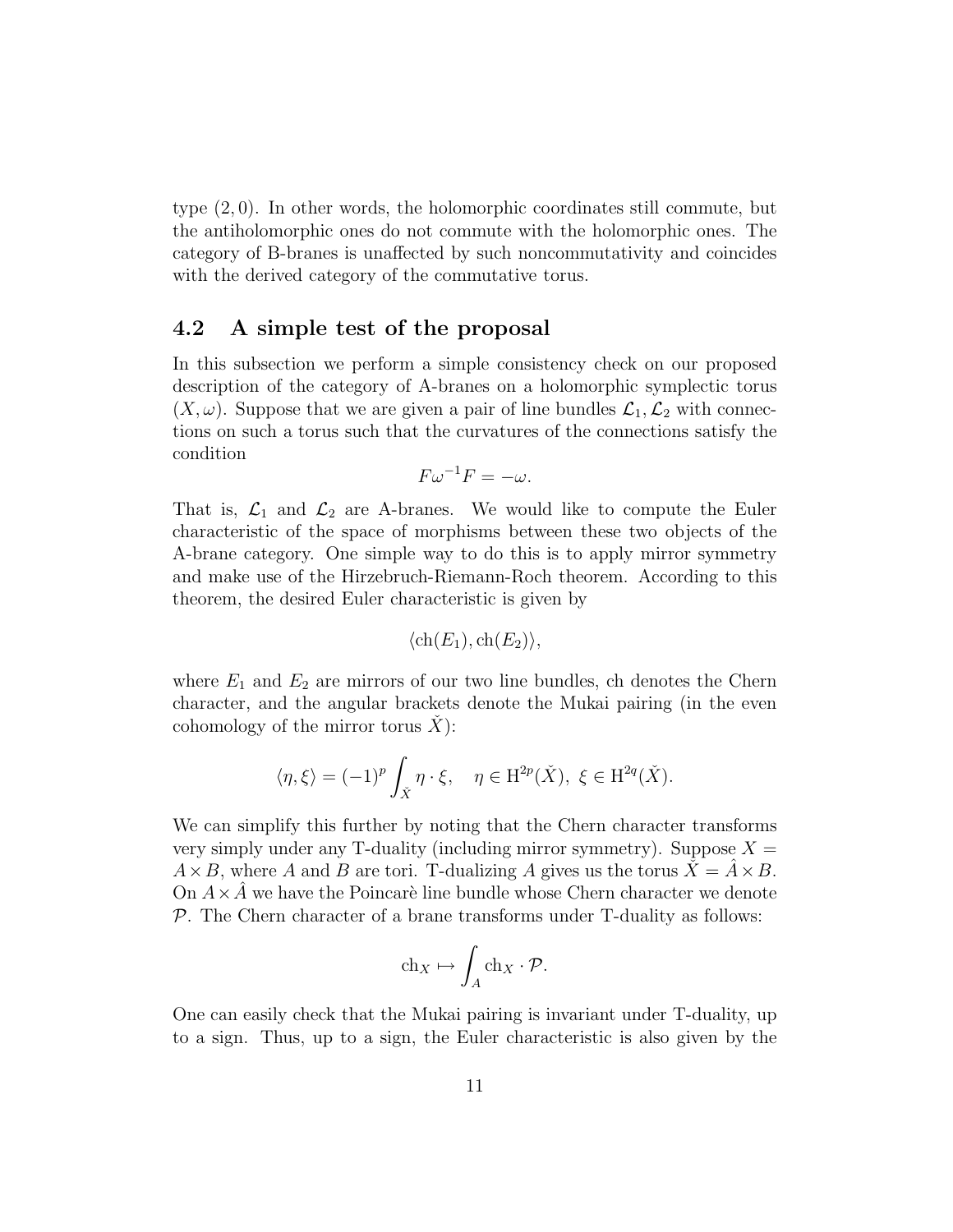Mukai pairing of the Chern characters of our two line bundles  $\mathcal{L}_1$  and  $\mathcal{L}_2$  on  $X$ .

On the other hand, we can try to compute the space of morphisms and its Euler characteristic by applying the B-field transform and the Seiberg-Witten transform, as described in the preceding sections. Then one gets a pair of holomorphic line bundles on a noncommutative torus, and the space of morphisms between them is, by definition, noncommutative  $\partial$  cohomology. Although we do not know of a suitable "noncommutative Hirzebruch-Riemann-Roch theorem," we can use the following trick to compute the Euler characteristic of the space of morphisms. First, we can reinterpret the computation as the index computation for a twisted Dirac operator on the noncommutative torus. This works in exactly the same way as in the commutative case. Then we recall that our noncommutative line bundles were obtained from certain commutative line bundles by means of the Seiberg-Witten transform with some particular bivector  $\theta$ . Let us scale this bivector to zero. In the limit of vanishing noncommutativity, we go back to our original commutative line bundles  $\mathcal{L}_1$  and  $\mathcal{L}_2$ . The Dirac index in this limit is given by the Mukai pairing of their Chern characters, by the usual Atiyah-Singer theorem. On the other hand, the index is an integer, and cannot change under continuous deformations. Thus we conclude that the Euler characteristic of the space of morphisms between noncommutative holomorphic line bundles is equal to the Mukai pairing of the Chern characters of the corresponding commutative line bundles  $\mathcal{L}_1$  and  $\mathcal{L}_2$ . This agrees with the result obtained by means of mirror symmetry.

# <span id="page-12-0"></span>5 Concluding remarks

It would be interesting to further test the proposed equivalence of the category of A-branes and the category of noncommutative B-branes by computing spaces of morphisms in some special cases. It would be especially interesting to do this when at least one of the two A-branes is represented by a Lagrangian submanifold. It is not clear what the analogue of the Seiberg-Witten transform for Lagrangian A-branes is, but if our proposal is correct, the result should be a complex of noncommutative holomorphic vector bundles.

It is amusing to note that the situation considered in this paper  $(\omega)$  is an imaginary part of a holomorphic symplectic form whose real part is the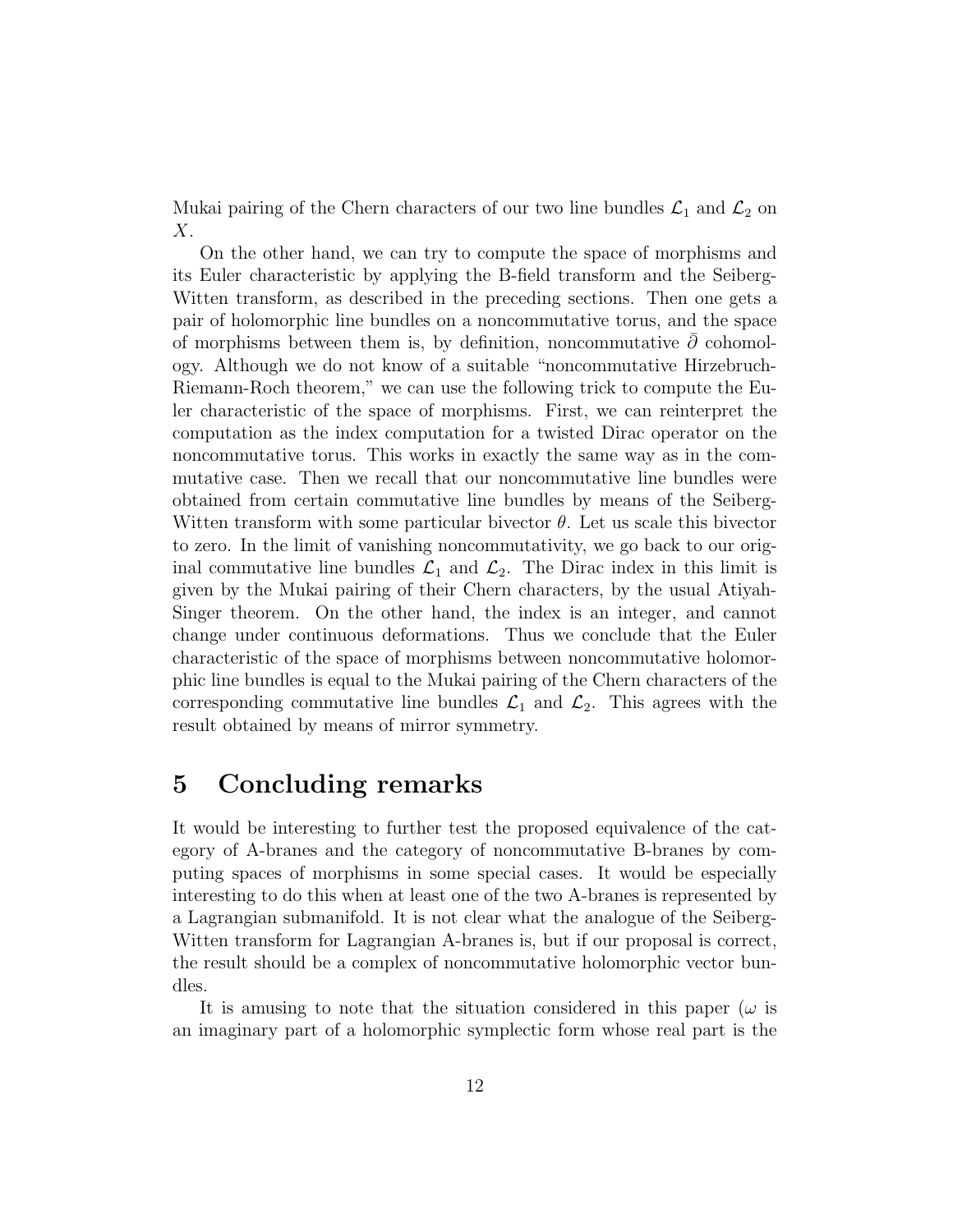curvature of a line bundle) is reminiscent of the theory of geometric quantization. In the latter theory, one starts with a symplectic manifold  $X$  such that the periods of the symplectic form are integral multiples of  $2\pi$ . In our case, as explained above, the symplectic form controlling the noncommutativity is  $2f$ , where f is the curvature of a line bundle, and therefore the periods of the symplectic form are integral multiples of  $4\pi$ . The next step in the theory of geometric quantization is to find a complex structure with respect to which  $f$ has type (1, 1) and then consider holomorphic sections of the corresponding line bundle. It would be interesting to understand the significance of these manipulations for the category of A-branes.

Recently it was observed that spaces of morphisms between coisotropic A-branes on symplectic tori have a natural structure of modules over real noncommutative tori [\[22\]](#page-15-4). It would be interesting to understand the precise relation between this result and the observations of the present paper.

## Acknowledgments

I would like to thank Dima Orlov, Oren Ben-Bassat, Jonathan Block, Tony Pantev, and Marco Gualtieri for helpful discussions. I am also grateful to the organizers of the Workshop on Mirror Symmetry at the University of Miami for providing a stimulating atmosphere. This work was supported in part by the DOE grant DE-FG03-92-ER40701.

# <span id="page-13-0"></span>References

- <span id="page-13-1"></span>[1] M. Kontsevich, "Homological Algebra of Mirror Symmetry," [arXiv:alg-geom/9411018.](http://arXiv.org/abs/alg-geom/9411018)
- [2] A. Kapustin and D. Orlov, "Remarks on A-branes, Mirror Symmetry, and the Fukaya Category," J. Geom. Phys. 48, 84 (2003)  $\arXiv:hep-th/0109098$ .
- <span id="page-13-2"></span>[3] P. Bressler and Y. Soibelman, "Mirror symmetry and deformation quantization," [arXiv:hep-th/0202128.](http://arXiv.org/abs/hep-th/0202128)
- <span id="page-13-3"></span>[4] N. Hitchin, "Generalized Calabi-Yau Manifolds," Q. J. Math. 54 (2003) 281 [\[arXiv:math.DG/0209099\]](http://arXiv.org/abs/math/0209099).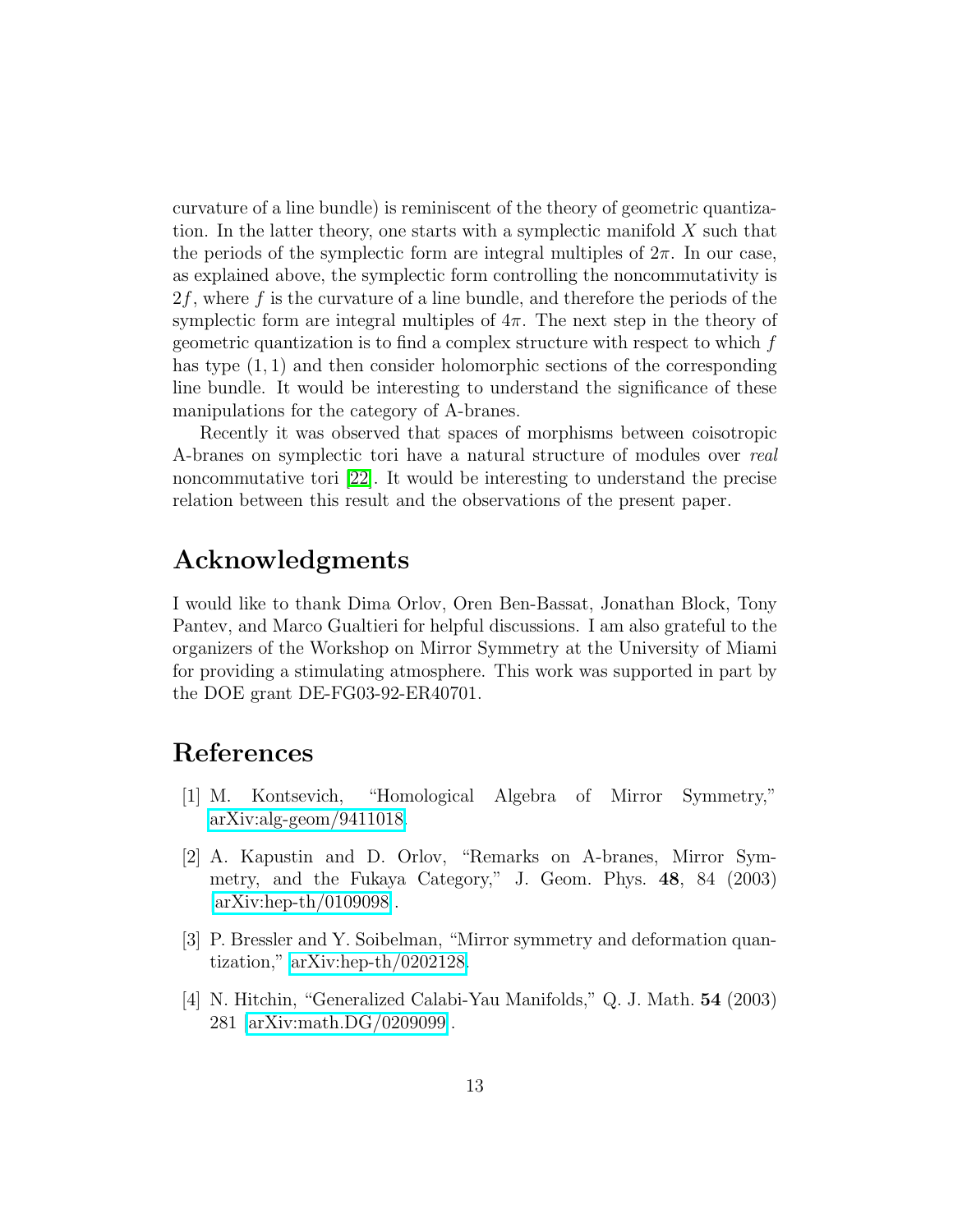- <span id="page-14-1"></span><span id="page-14-0"></span>[5] M. Gualtieri, "Generalized Complex Geometry," D.Phil thesis, Oxford University [\[arXiv:math.DG/0401221\]](http://arXiv.org/abs/math/0401221).
- [6] A. Kapustin, "Topological strings on noncommutative manifolds," Int. J. Geom. Meth. Mod. Phys. 1, 49 (2004) [\[arXiv:hep-th/0310057\]](http://arXiv.org/abs/hep-th/0310057).
- [7] U. Lindstrom, R. Minasian, A. Tomasiello and M. Zabzine, "Generalized complex manifolds and supersymmetry," [arXiv:hep-th/0405085.](http://arXiv.org/abs/hep-th/0405085)
- <span id="page-14-4"></span>[8] M. Zabzine, "Geometry of D-branes for general  $N = (2,2)$  sigma models," [arXiv:hep-th/0405240.](http://arXiv.org/abs/hep-th/0405240)
- [9] O. Ben-Bassat, "Mirror symmetry and generalized complex manifolds," [arXiv:math.ag/0405303.](http://arXiv.org/abs/math/0405303)
- <span id="page-14-3"></span>[10] A. Kapustin and Y. Li, Topological sigma-models with H-flux and twisted generalized complex manifolds, [arXiv:hep-th/0407249.](http://arXiv.org/abs/hep-th/0407249)
- [11] S. Chiantese, F. Gmeiner and C. Jeschek, "Mirror symmetry for topological sigma models with generalized Kaehler geometry," [arXiv:hep-th/0408169.](http://arXiv.org/abs/hep-th/0408169)
- [12] L. Bergamin, "Generalized complex geometry and the Poisson sigma model," [arXiv:hep-th/0409283.](http://arXiv.org/abs/hep-th/0409283)
- [13] U. Lindstrom, M. Rocek, R. von Unge and M. Zabzine, "Generalized Kaehler geometry and manifest  $N = (2,2)$  supersymmetric nonlinear sigma-models," [arXiv:hep-th/0411186.](http://arXiv.org/abs/hep-th/0411186)
- [14] R. Zucchini, "Generalized complex geometry, generalized branes and the Hitchin sigma model," [arXiv:hep-th/0501062.](http://arXiv.org/abs/hep-th/0501062)
- <span id="page-14-2"></span>[15] A. Kapustin and Y. Li, "Open string BRST cohomology for generalized complex branes," [arXiv:hep-th/0501071.](http://arXiv.org/abs/hep-th/0501071)
- <span id="page-14-5"></span>[16] N. Seiberg and E. Witten, "String theory and noncommutative geometry," JHEP 9909, 032 (1999) [\[arXiv:hep-th/9908142\]](http://arXiv.org/abs/hep-th/9908142).
- <span id="page-14-6"></span>[17] M. Kontsevich, "Deformation quantization of Poisson manifolds," Lett. Math. Phys. 66 (2003) 157